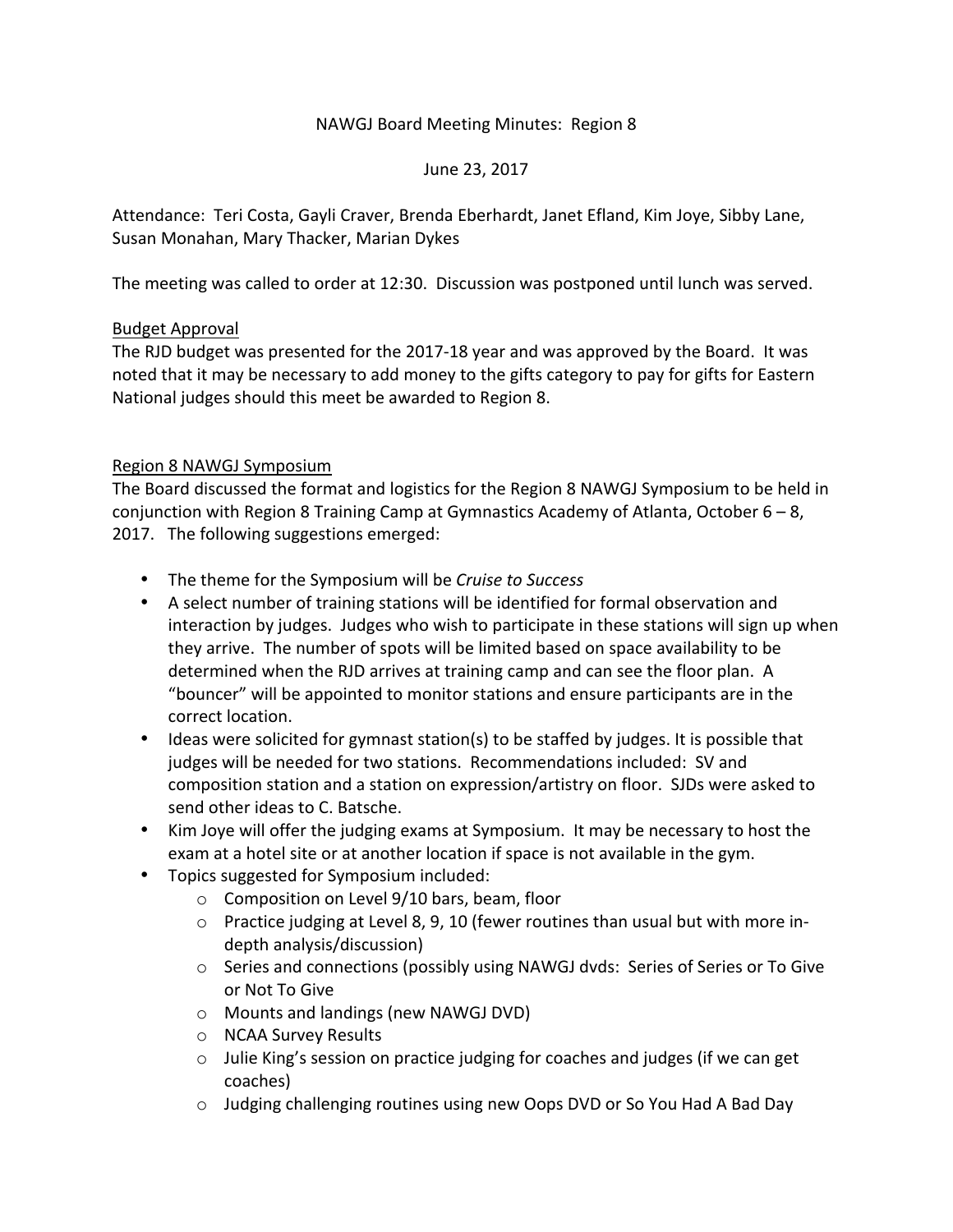- $\circ$  SJDs were asked to submit other ideas for topics to C. Batsche (Note: after the meeting, Kim Joye suggested a session called "It Drives Me Crazy When Judges...." to be presented by a panel of coaches/judges/parents. She subsequently asked Joan Gnat, Ray Gnat, and Ashley Gnat if they would be interested in presenting this session and they agreed they would be presenters if they are available).
- SJD's were asked to provide C. Batsche with suggestions for clinicians. Clinicians will be paid \$150 per session.
- Vladimir Novikov, Planet Gymnastics, was suggested to be the clinician for the Saturday morning coach-judge session.
- Floor management: The following rules were suggested to minimize disruption, injury, or damage on the gym floor:
	- $\circ$  If judges move mats, they should return them to their original location when finished. Mats should not be moved away from the athlete stations.
	- $\circ$  To avoid damage to the mats, chairs should not be placed on mats.
	- $\circ$  If judges bring something in to the gym, they should take it back out with them.
	- $\circ$  Food should not be brought into the gym.

C. Batsche will prepare a draft schedule for the Symposium and work with the SJDs to finalize the speakers.

## Updates From Marian Dykes

Marian indicated that she would send the compiled list of regional availability sent to her by judges from their states. SJDs were reminded that the list is confidential. She indicated that there was no need to pressure judges to submit availability. At the same time, it is helpful if SJDs remind their judges to submit their availability and in-gym forms on time if they wish to be considered. 

Marian will develop and disseminate a revised process for submitting availability forms. All submissions will be required to be in PDF format using a specified naming convention. The naming convention format will be developed by Marian. SJDs should begin to inform judges that they will need to submit their forms in pdf format so they can make plans if they do not have this capability on their own computers/devices.

# Financial Reports: Best Practices

SJDs discussed practices they use to make the financial reporting process manageable. The primary strategy was to record expenses immediately and to file receipts as soon as expenditures are made. Two states use Google Docs and submit their report electronically (including receipts) to the RJD. Cookie indicated that financial reports may be submitted by email but that all receipts and bank statements also need to be included.

## Allowable Expenditures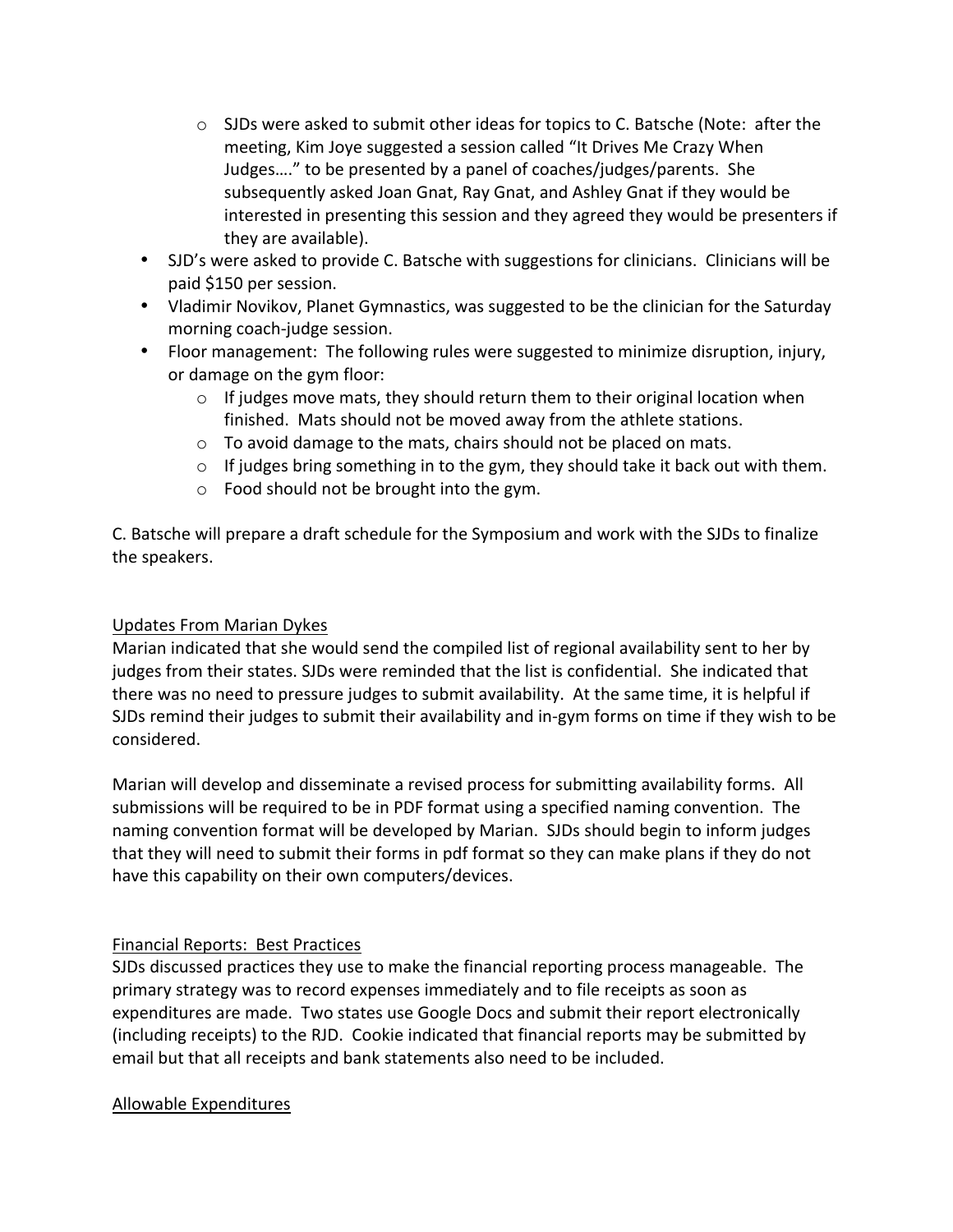Discussion ensued about allowable expenses for SJDs and the following conclusions were reached:

- SJDs may be reimbursed for attending events in which an official Regional Board meeting occurs as well as meetings of their state boards.
- SJDs may be reimbursed for attending the SJD meeting at the National Board meeting.
- SJDs may be reimbursed for attending Regional Symposium if they have an active role.
- SJDs may be reimbursed for attending National Judges Cup and/or they may send a representative from their state.
- SJDs may be reimbursed for actual mileage or airfare to events. As far as those present knew, there is no limitation on the mileage reimbursement but clarification will be obtained at the national board meeting.

## Questions/Practices to be Submitted For Discussion at National SJD Meeting

The Board would like to have the following topics/questions addressed at the National SJD meeting in July, 2017:

- Confirmation of our understanding that actual mileage or airfare may be reimbursed without a restriction that the reimbursement for mileage be limited to the cost of a plane ticket.
- Discussion on the allowable practices for flowers and gifts to members along with a request for a more lenient/flexible interpretation.
- Clarification on the practice of making a check to "cash" rather than to the SJD when reimbursing personal expenses.
- Paperwork Reduction: Discussion of the possibility for reducing the amount of paperwork/forms submitted and any unnecessary duplicate submissions.
- SJDs were asked to send other topics to C. Batsche so these could be considered when formulating the agenda for the national meeting. Evelyn Chandler has asked the RJDs for agenda topics so our ideas can be considered.

# State Practices for Membership Support

C. Batsche asked SJDs to summarize the benefits they provide to their membership. It was noted that the ability to provide membership support is dependent on the number of judges in the state and the amount of funds raised at Judges Cup. The following practices were identified and represent a variety of practices from state to state—not the practice of any one state:

- Payment of NAWGJ dues (in some states, dues are paid if judges work all of Judges Cup or % of the sessions at Judges Cup)
- Payment of USA Gymnastics dues (if judges work at least 34 of sessions)
- \$30 per session at Judges Cup; \$50 per session at Judges Cup
- Reimbursement for clinic fees/expenses (depending on the state, specific amounts mention were up to \$150, up to \$250, up to \$300; one state pays the cost for one clinic)
- Reimbursement of one out-of-state clinic for a major event, e.g., regional congress, national congress, symposium and \$100 travel expenses for event